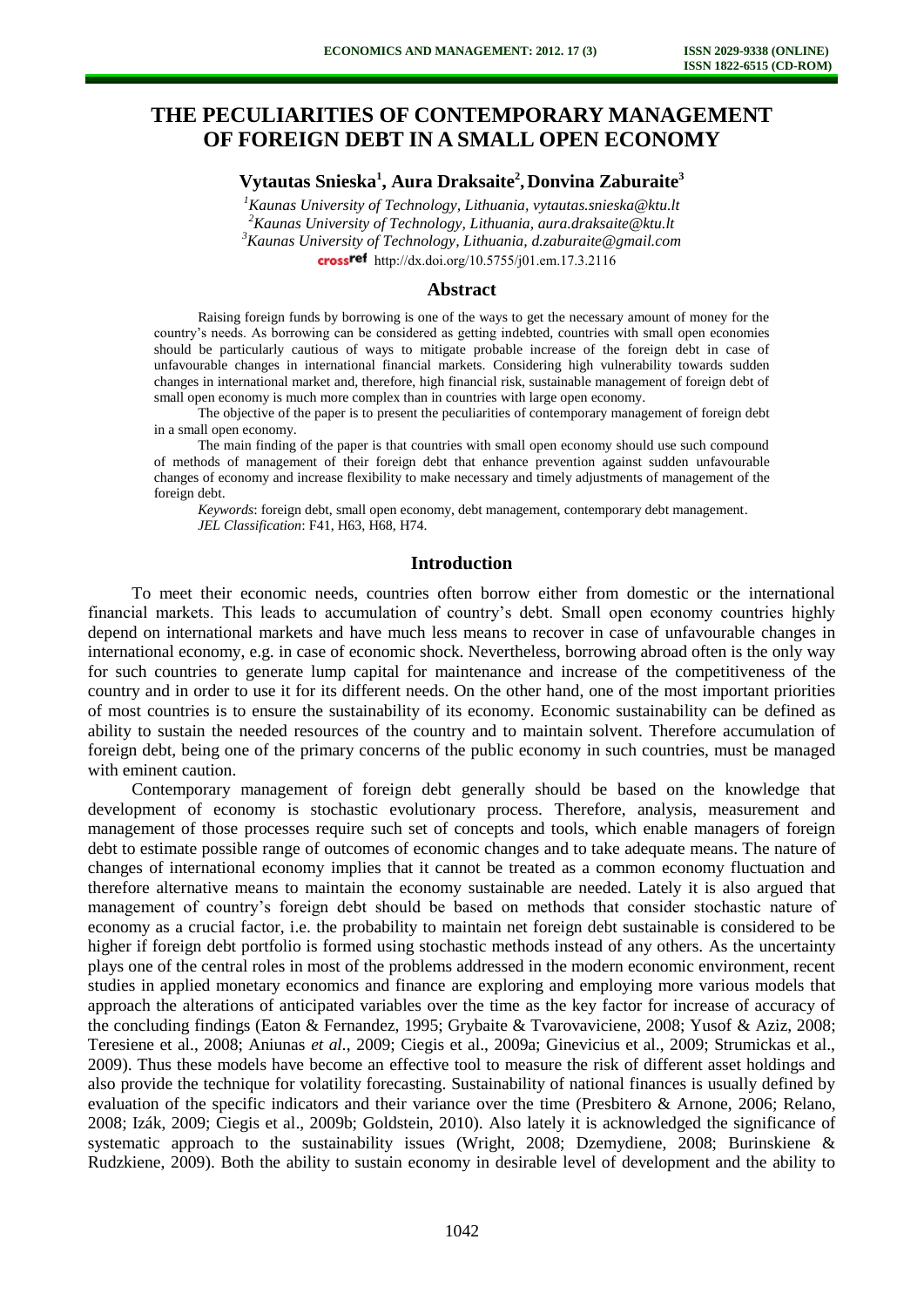respond to economic changes on time and with as little damage as possible are essential to most countries of the world.

Contemporary management of foreign debt in small open economy countries is even more complicated than in large economies because of their economic vulnerability and remote capability of prompt economic recovery in case of unfavourable changes of economy. Appliance of advanced tools of management of foreign debt in small open economy countries is not widely discussed in economic literature.

*The objective* of the paper is to present the peculiarities of contemporary management of foreign debt in a small open economy.

To achieve this aim, the advanced methods of management of foreign debt and the main characteristics of small open economy are described; methods and techniques, suitable for countries with small open economy are discussed and illustrated by statistical data of Lithuania. The main finding of the paper is that countries with small open economy should use such compound of methods of management of their foreign debt that enhance prevention against sudden excess expense and increase flexibility to make necessary and timely adjustments of the policy of foreign debt management or the foreign debt portfolio itself. The main research methods employed in the paper: systemization, generalization and logic analysis of scientific sources of information, quantitative and qualitative analysis as well as comparative analysis of the data.

### **Contemporary management of foreign debt of a country**

Recent downturn in global economy has clearly demonstrated the vulnerability of public finances in case of sudden unfavourable changes of economy. Sovereign credit crisis in many countries is one of the outstanding risks that threaten the recovery of economy after the economic setback. Therefore ability to manage the foreign debt of the country effectively is of great significance. Governments have to find feasible and reliable solutions as soon as possible to reinforce their capabilities in controlling escalating public debts. In period of economic downturn, this task is much more complicated for managers of foreign debt, which is usually issued in foreign currency and therefore exposed to more risks, than to managers of the debt issued in country's national currency. Therefore, foreign debt of the country is both more vulnerable to the changes in economy and thus more challenging task for managers of the debt in terms of keeping it of a sustainable level.

The recent setback of the global economy also simultaneously emphasized the necessity to take appropriate measures to mitigate outcomes of unexpected economy changes and avoid the destructive results of it. In the context of management of foreign debt of a country, generally this means that usual management tools must be revised and upgraded to meet the challenges of stochastic economy. Also the lack of preventive measures against sudden increase of the volatility in economy has been exposed. As economy is of stochastic nature, unpredictability and sudden changes of economy are important factors that should be taken in consideration when creating the tool set for effective management of foreign debt of the country. This also implies that unpredictable changes of economy, such as economic shocks, cannot be treated as a common economy fluctuation and therefore advanced means to maintain the foreign debt sustainable are needed.

Thus it is evident that sustainable management of foreign debt should be based more on stochastic methods than deterministic ones. First of all, it is important to determine whether foreign debt of the country is sustainable or not. Although there is no explicit and unified way to do this, so called debt indicators are often used. Two sets of debt indicators can be used: those based on flow variables, e.g. related to exports or GDP; and those based on stock variables (International Monetary Fund, 2003). For example, according to statistics of Lithuania, during period of 2006-2010 Lithuania's debt-to-GDP ratio was constantly growing, with the average annual grow of 16,6 %, with the significant increase of debt in year 2008 due to the economic downturn (Figure 1) (21). The debt-to-exports ratio is defined as the ratio of outstanding foreign debt at the end of the year to the economy's exports of goods and services for the year. This ratio can be used as a measure of sustainability because an increasing debt-to-exports ratio over time, for a given interest rate, implies that debt is growing faster than the economy's basic source of external income, which indicates that the country may have problems meeting its debt obligations in the future. Other way is to monitor and analyze the average interest rate on debt or to calculate the present value of debt by discounting the projected future payments. For example, in analyzing debt sustainability for heavily indebted poor countries, the International monetary fund and World Bank use such present value of debt measure, notably present value of debt to exports, and to fiscal revenue (Dodd, 2002). A high and rising present value of the debt-to-exports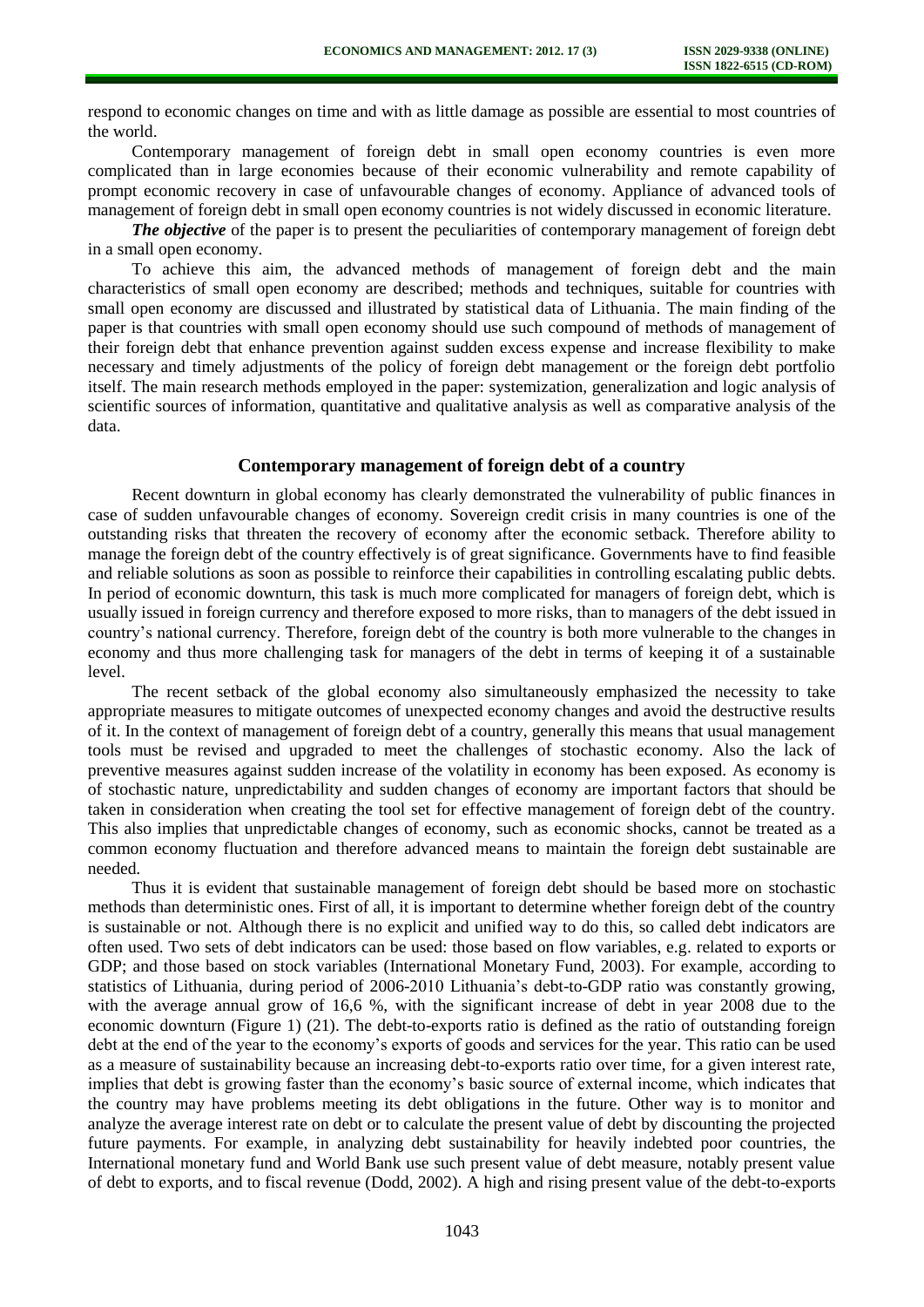ratio is considered to be a sign that the country is on an unsustainable debt path. In general, any method that indicates if country is solvent or not can be used for the evaluation of sustainability level of management of foreign debt of the country.



**Figure 1.** Variation of Lithuania's debt-to-GDP ratio over the period of 2006-2010, percents

Assessment of the sustainability level of management of foreign debt of the country can be used as a starting point and guideline for the improvement of management of foreign debt. However, basic trend for the advanced management of foreign debt should be forecasting and evaluation of as many possible scenarios of the change of economy, and subsequently the foreign debt level, as possible. The uncertainty is one of the most important factors in most of the problems addressed in the modern financial theory. Combined with the time series it can be used for debt management methods based on prevention against future fluctuations of economy or on setting limits on it at least to some extent. One of the examples is cash flow at risk method. It allows quantifying the risk and shows that debt risk can be controlled by reducing the proportion of short-term debt and variable rate debt even as the debt stock increases. Also it enables to quantify the risk associated with each debt risk factor, and therefore take the adequate actions as a response to the changed economical environment. One of the benefits of this method is that the focus on costs allows for the quantification and assessment of the possible impact on the budget if there is a shock (Smith, 2006).

One of the tools to provide more stability in the debt management is hedging. The main advantage of the hedging is that the financial wealth can be hedgeable in the market of the derivatives in such way that it is possible to reduce the effects of the stock market fluctuations on the cash flow. For example, inflationindexed debt instruments can be used as a hedge in case of demand shocks (Merret et al. 2009). Theoretically, it is even possible to fully hedge against the market fluctuations and set the wealth to a fixed level. On the other hand, hedging is rather expensive tool.

### **The main characteristics of a small open economy**

A small economy is usually considered economy that can not make significant influence to international markets and, in many cases, has comparatively small population, e.g. V. Pukeliene and A. Linkeviciene (2008) in their work suggest considering economy to be small if its population does not exceeds 6 million people. For example, Lithuania, where population slightly exceeds 3 million people (data of year 2012) can be considered as a small economy. Also economy can be described as small to compare it to major traders in the global market. Open economy is usually described as market economy where exports and imports form a large percentage of the GDP. A closed economy neither borrows from nor lends to foreign countries. A small open economy participates in international trade to a comparatively great extent and is open to international investment. Usually a large and rising share of national output in such countries is also linked directly to international trade in goods and services, which makes small open countries highly vulnerable to changes in international economy. Debt managers in small open economies are generally facing greater and more complex risks, particularly in managing their net foreign debt portfolio and executing their funding strategies than their counter-parts managing foreign debt in countries of large open economy.

Small open economy, being "price-taker" in the global market, can not affect global interest rates (Mankiw, 1997). The ability to influence the interest rate is greatly circumscribed by foreign capital flows. A small open economy is one whose total saving is too small to affect the world real interest rate. These economies do not alter world prices or incomes. For both large and small open economies, the domestic real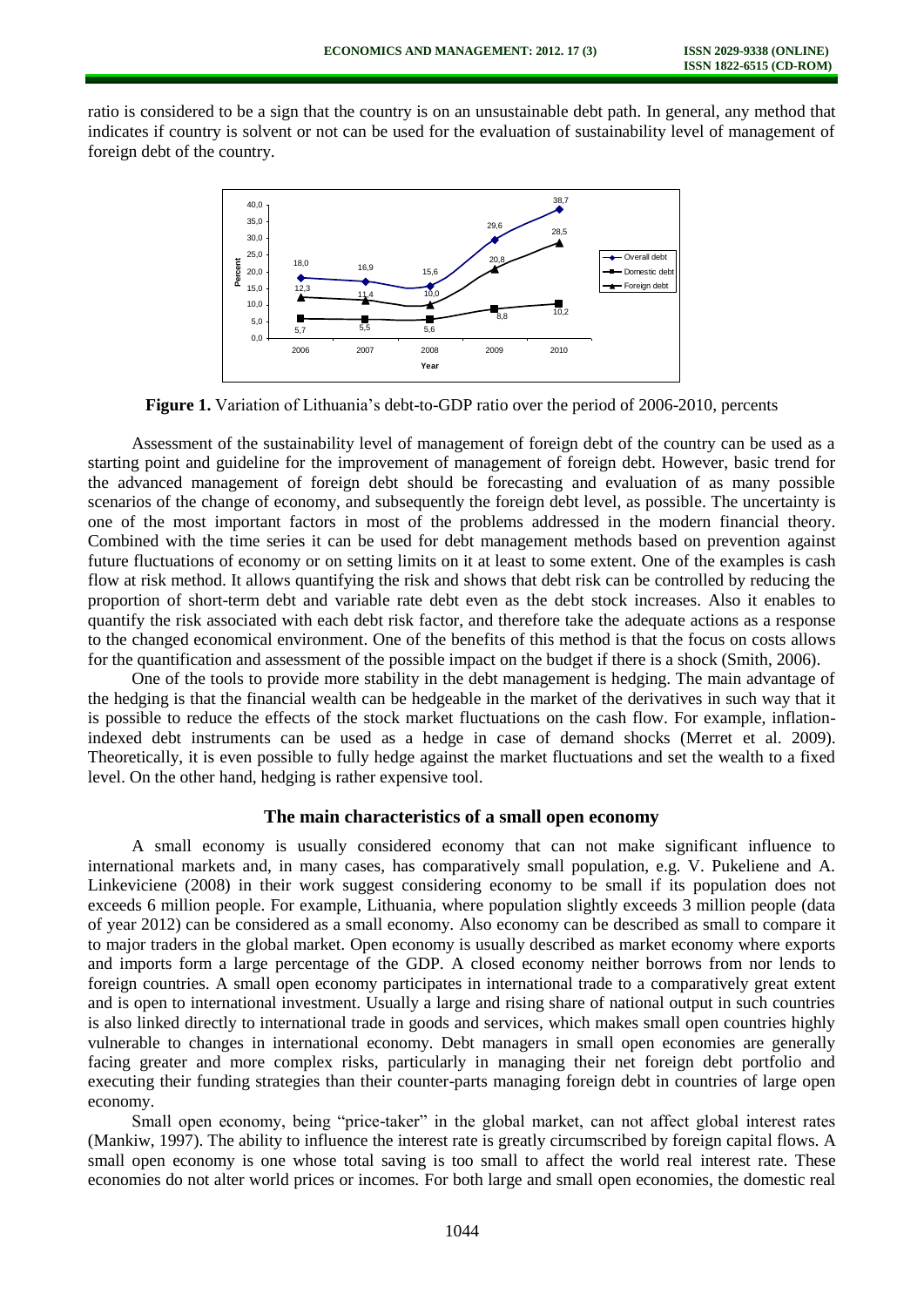interest rate equals to the world real interest rate. The difference is that large economies can change the interest rate whereas small economies can only take the interest rate as default. Principle scheme of this is shown in Figure 2.



**Figure 2.** Principle of international lending and borrowing

As shown in Figure 2, if real interest rate in large economy is  $r_1$ , large economy can lend amount of AB, and small economy can borrow amount CD. Equilibrium occurs if AB equals to CD.

Many small open economies are not in the position to benefit from efficient international risk-sharing arrangements (Garcia & Rigobon, 2004).

Also small open economy has little of prevention measures against the unfavourable changes in global finance market. Therefore, in case of such changes of economy, recovery processes in small open economy are much more slowly than in countries with large open economy.

Fundraising from abroad is also often difficult for small countries, because such economies are often considered to be of high risk. This complicates generation of financial inflows from international markets. Structure of the debt obligations in small open economies should be considered more carefully than in large economies, because it is argued that the higher the share of short-term credit is in overall debt, the larger and more vulnerable is the annual flow of debt-service obligations. For example, in Lithuania in years 2006-2010 averagely 95,86 % of overall debt was long-term credit, and only averagely 4,14 % of overall debt was shortterm credit. 100 % of Lithuania's foreign debt is long-term credit.

Currently, management of foreign debt in small open economy got even more complicated by the burden of ongoing changes in economy. In addition, many countries with small open economy have slender financial capabilities and limited resources. Therefore one of the most important sources of innovations in those countries is implementation and exploitation of the advanced knowledge. Thus, it is vital for governments of small open economies to manage the foreign debt with eminent caution, employing the most advanced knowledge in this field.

Moreover, small open countries often are borrowing in foreign currencies, which is not the case for large or more closed economies, e.g. the United States is considered to have the deepest and most liquid debt markets, and Japan largely finances its debt domestically (Roubini & Bykere, 2010).

## **The peculiarities of management of foreign debt in a small open economy**

Considering their characteristics, small open economies lack the natural stabilizing factors that allow the use of effective policies against the unfavourable changes in international finance market. Also the risk of economic crisis or even bankruptcy of the country in case of inefficient borrowing is higher for small open economy countries than for large economy countries. For example, Lithuania is highly dependant on international borrowing markets, because its foreign debt is much bigger than domestic debt. In period of year 2006-2010, ratio of Lithuania's government foreign debt to its total debt was averagely 72,84 %, and was averagely 2,7 times bigger than domestic debt (Figure 3). Therefore small open economies should be much more cautious about those tools of management of foreign debt that enable decision makers to avoid or at least mitigate the possible economic loss in case of unexpected changes of international economy.

As already discussed, generally the perception of uncertainty factor as the concurrent component in development of contemporary strategies of foreign debt management is becoming common sense. Especially this is applicable for small open economy countries which are exposed to higher level of uncertainty in international financial market. Their ability to prevent against economic changes or shocks is essential.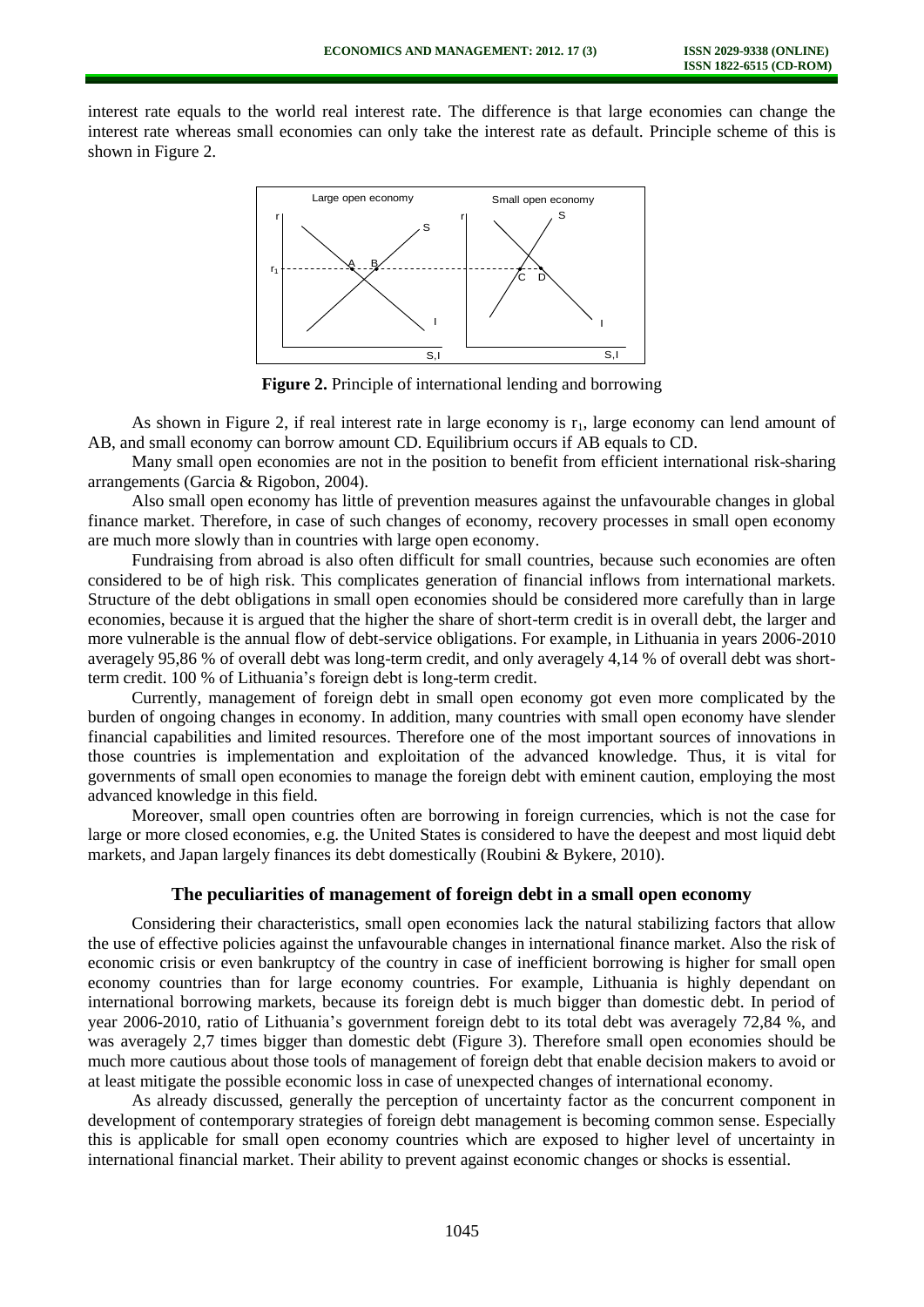

**Figure 3.** Variation of Lithuania's government debt structure over the period of 2006-2010, percents

In general, sovereign debt is described as a debt instrument guaranteed by a government. Respectively, a sovereign bond is a bond issued by a national government. The term usually refers to bonds issued in foreign currencies. Nations with very high or unpredictable inflation or with unstable exchange rates often find it uneconomic to issue bonds in their own currencies and so are forced to issue bonds denominated in more stable foreign currencies. In Lithuania, using derivative financial means, at the end of year 2008 99,99 % of the debt was denominated in Euros and Litas, from year 2009 100% of sovereign debt was denominated in Euros and Litas (Figure 4). This raises the issue of sovereign default if the nation cannot afford to repurchase the necessary foreign currency at bond repayment time. Due to the risk of default, investors require the bonds to be issued with a higher yield. This makes the debt more expensive to service. In the event of default, unlike a corporation or even a municipal subdivision, a nation cannot file for bankruptcy. But sometimes and in recent practice, the defaulting borrower presents an exchange offer to its bondholders in an effort to restructure the sovereign debt. However, during the period of the current economic downturn, getting the bondholders to accept an exchange offer has become very difficult.



**Figure 4.** Structure of sovereign debt by currency at the end of the year, percents

In some countries, where exchange rate is not fixed, it can be used as a economic shock absorber. Obviously this is not the case in countries with the fixed exchange rates.

One the ways for small open economies to prevent against accumulation of big budget deficit and systemic risk is to limit bailout of the financial sector. This can be achieved, for example, by launching the financial reform in the country.

In addition to methods of management of foreign debt, based on prevention against possible losses caused by unforeseen changes of the economy, foreign debt managers in small open economies can prepare a range of various alternative scenarios of the outcomes of chosen strategy of foreign debt management. Also, stress tests ("what if" scenarios) that assume a major change in one or more variable, can be helpful in analyzing the major risks stemming from fluctuations of these variables or from changes in other assumptions including, for example, changes in prices of imports or exports of oil. Stress tests are useful for liquidity analysis and provide the basis for developing strategies to mitigate the identified risks, such as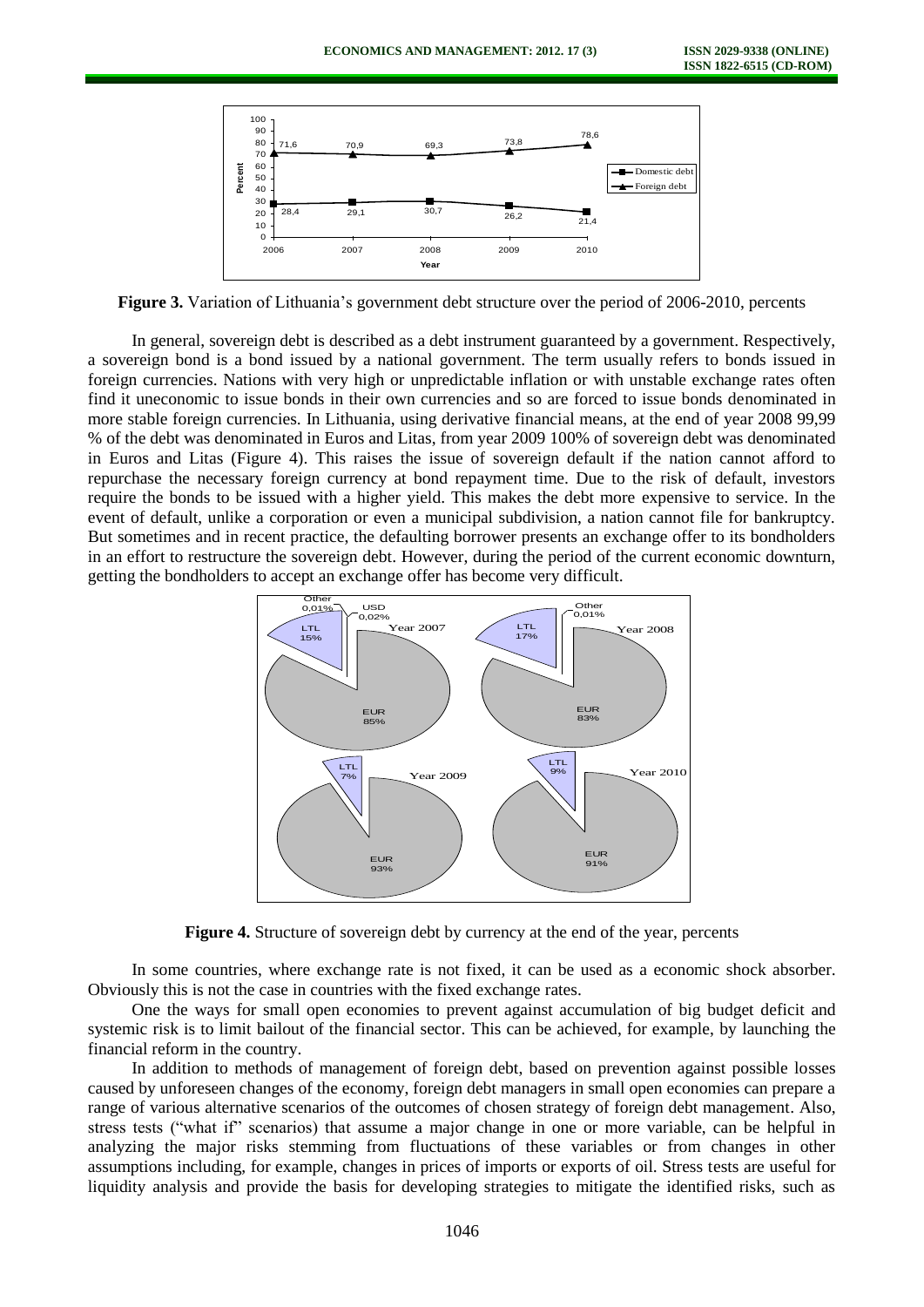enhancing the liquidity buffer by increasing international reserves, by establishing contingent credit lines with foreign lenders, or both (14). Such methods should be widely used by managers of foreign debt in small open economy countries.

Considering the particular means for the prevention against unfavourable changes of economy, hedging strategy can be used simultaneously with the borrowing abroad. Although, being quite effective it is rather costly. Foreign debt managers also have to optimize the structure of the public debt portfolio. Ideally, they should be able to assess how a portfolio should be structured on the basis of cost-risk criteria so as to hedge the government's fiscal position from various shocks. The optimal debt composition can be derived by taking the relative impact of the risk and costs of the various debt instruments into account and defining the probability of missing a well-defined stabilization target. For example, in Lithuania, significantly larger part of foreign capital is obtained by issuing government securities and only small part is received by taking loans. In period of years 2006-2010 averagely 91,02 % of government debt instruments were government securities and 8,98 % - loans. Since 2009 year part of loans increased by approximately 3 times. Also swaps can be used. Swaps introduce more flexibility in foreign debt management by separating the issue of liquidity from the risk profile. Generally, any instrument that allows both prevention against possible loss in case of unfavourable changes in economy and generates the necessary capital inflow, which does not violates solvency of the country, should be prioritized in creation the strategy for management of foreign debt of small open economy.

Furthermore, it is important to used different methods of discussed tools simultaneously, i.e. systematic approach should be applied to the management of foreign debt in small open economies. This is essential because it ensures the integrity of different aspects of the management of foreign debt. This should also include means of the economic policy. Moreover, the synchronized set of the tools and techniques for management of foreign debt is considered as able to generate the most accurate predictions of coming economic shocks and thus enables debt managers to mitigate the outcomes of after-effect of unfavourable changes of economy or economic shocks significantly.

#### **Conclusions**

Foreign debt is one of the main capital inflow sources for the countries. But it is exposed to higher risk to compare with the domestic debt of the country. Moreover, recent setback of economy demonstrated that management of foreign debt, based on deterministic methods, is not effective and therefore more advanced methods should be used to address the stochastic nature of the economy. Methods that indicate if country is solvent or not and prevent or mitigates the possible economic loss in case of unfavourable change of the economy should be used for creation of the strategy of management of the foreign debt.

Management of foreign debt is even more complicated for small open economies. Such countries have no significant influence on international financial markets and they can not alter interest rates. Generally, small open economies are the "price-takers". Therefore they are more vulnerable to the changes of global economy and have more challenging task to keep their foreign debt of a sustainable level. Both the ability of the government to sustain economy in desirable level of development and the ability to respond to economic shocks in time and with least costly means are essential for small open economies.

One of the main preconditions for the effective management of foreign debt in small open economies is the ability to be ready for sudden unfavourable changes of economy. Constant monitoring of debt indicators and their variance over the time should be performed and timely prevention measures should be employed. Stress tests and simulations of possible outcomes of economic changes should be done on the constant basis. Also more stabile instruments should be used, such as long-term credits instead of the shortterm ones, fixed rates instead of floating rates etc. Generally, any instrument that allows both prevention against possible loss in case of unfavourable changes in economy and generates the necessary capital inflow, which does not violates solvency of the country, should be prioritized in creation the strategy for management of foreign debt of small open economy.

Also to ensure the integrity of different aspects of the management of foreign debt and enhance the effectiveness of the management as well as the accuracy of the economic forecasts, systematic approach should be applied to the management of foreign debt in a small open economy. Synchronized set of the tools and techniques for management of foreign debt is considered as able to generate the most accurate predictions of coming economic changes and thus enables debt managers to mitigate the outcomes of aftereffects of unfavourable changes of economy or economic shocks significantly.